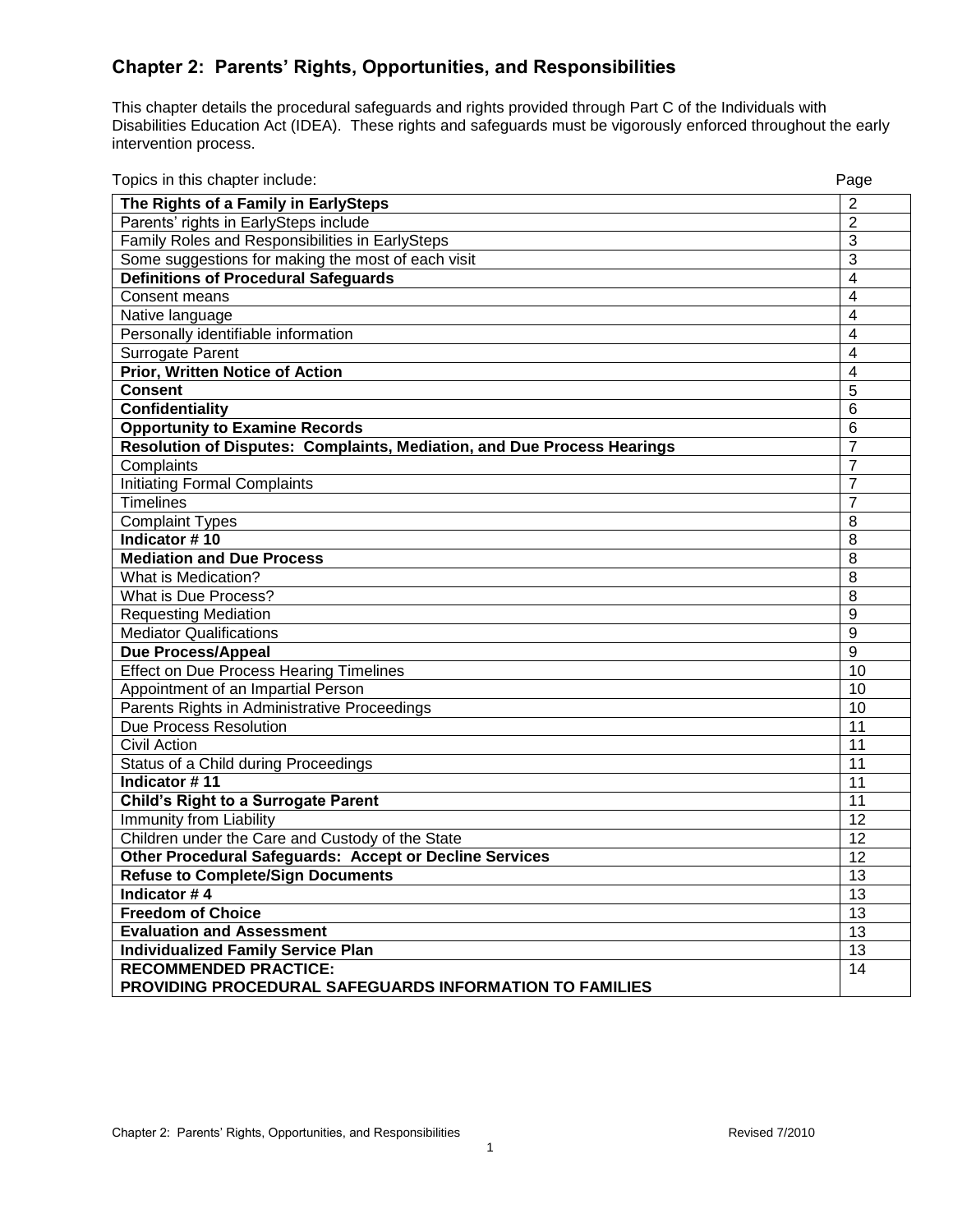# **The Rights of a Family in EarlySteps**

In IDEA, families are given guarantees and rights to protect their interests and those of their child. These are called *Procedural Safeguards.* "Procedural safeguards are the checks and balances of the system.. . that ensure quality and equity. . . and provide the protection of an impartial system for complaint resolution. The primary safeguard provided for is the clear acknowledgement of the family's role as a primary decision-maker in developing the IFSP" (Hurth and Goff, 2002). The purpose of this chapter is to outline the safeguards that support this role for families.

When a child is eligible for services in EarlySteps, the family is also entitled to certain rights designed to protect the child and family during their participation in the system. All families served by EarlySteps are guaranteed these rights. These rights are required by laws and regulations:

> *Laws: Individuals with Disabilities Education Improvement Act (IDEA, Part B & C, Revised 2004); Family Educational Rights and Privacy Act (FERPA, )*

*Regulations: IDEA Code of Federal Regulations: 34 CFR Part 303, proposed, 2007, 34 CFR Part 610-62, and FERPA 34 CFR Part 99*

*Louisiana Policy: EarlySteps Policy, Revised, Approved 2009*

*EarlySteps Practice Manual: Chapter 2, Revised January, 2010*

The lead agency is responsible for ensuring effective implementation of the Part C procedural safeguards by each enrolled agency, service provider, or contractor. These procedural safeguards are a required component of the early intervention system and protect the rights of participating, eligible children and their families. The lead agency has the responsibility to ensure that:

- Families are adequately informed of their rights and understand them;
- Procedural safeguards are implemented throughout the early intervention process;
- Complaints are resolved in a timely manner
- Personally identifiable information is handled according to a prescribed, confidential process
- Procedures to resolve disputes are in place

Part C procedural safeguards apply at all steps in the process of intake, eligibility determination, IFSP development and IFSP implementation and transition out of Part C. For some children, Medicaid rights and responsibilities may also apply. Medicaid rights apply to those Medicaid covered services that are listed on an IFSP (Support Coordination, Occupational Therapy, Physical Therapy, Speech/Language Pathology, Audiology, and Psychology). Part C procedural safeguards and rights do not apply to Medicaid services that are provided outside the parameters of an IFSP, such as well-baby care, acute illness care, hospitalizations, etc.

#### **Parents' rights in EarlySteps include:**

- Written prior notice
- Written, informed Parent Consent
- Confidentiality, Privacy, and Release of Information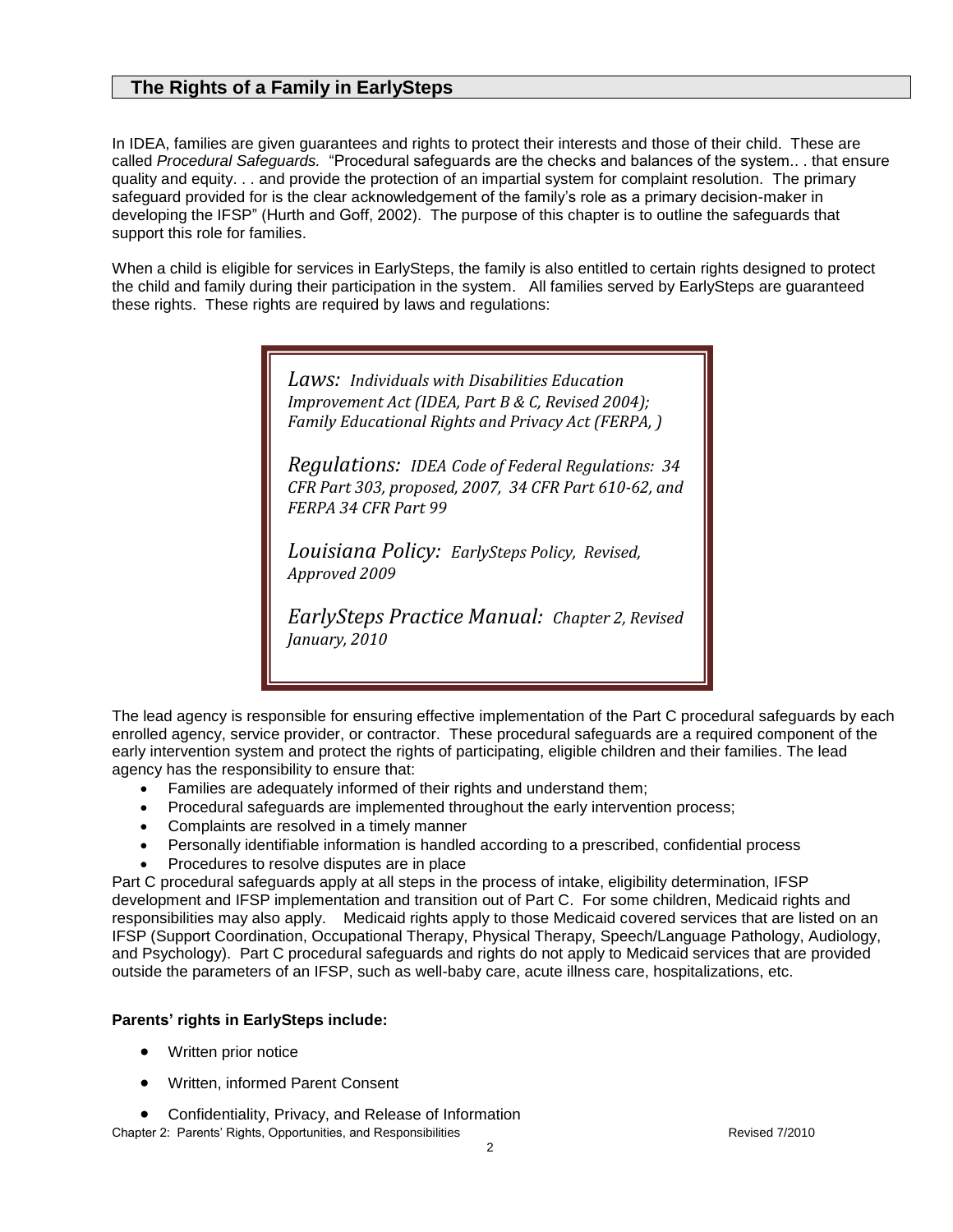- Examination of records
- Dispute/Complaint resolution
- Child's Right to a Surrogate Parent

In addition, EarlySteps provides other safeguards to support a family's role as a team member:

- Evaluation and Assessment provided at no cost
- Services provided in the natural environment according to the Individualized Family Service Plan within 45 days of referral.
- Services begin within 30 days of the parent's consent on the IFSP
- Right to decline evaluation and services
- **•** Freedom of Choice in provider selection

Parents are asked to sign that they have received a copy of the Family Rights Handbook on the Notice of Action form.

## **A Note to Families: Family Roles and Responsibilities in EarlySteps**

In order for your family to receive the maximum benefits from early intervention services, it is important for you to fully participate. You are a key decision maker and know the needs of your child and family best. You are your child's best advocate throughout his/her life. We ask that you communicate with the Early Intervention staff about your concerns and priorities and let them know honestly what your needs and what is working for you and what is not. By participating as a team member, you can maximize your child's development and meet your family's needs regarding your child. Here are some ways you can help:

- Notify your FSC and providers when there is a change in address or phone numbers.
- Accept your phone calls from the FSC monthly and return calls to FSC and providers in a timely manner.
- Work with everyone as a member of the team, following through with activities, strategies and techniques with providers.
- Notify providers if unable to keep scheduled appointment in a timely manner to allow for time to reschedule the appointment.
- Following provider team suggestions for making the most of each visit.

## **Some suggestions for making the most of each visit**:

- Participate in the IFSP process—work with service providers to plan and carry out goals for your child:, and share your knowledge and observations with them
- Inform your service coordinator of issues that may affect your child's services
- Schedule your visit during times that are best for your child and family or other caregivers. Be present and actively participate in all visits.
- Write down any questions you may have and be prepared to discuss what has happened since your last visit.
- Ask to be shown anything you do not completely understand and practice the strategies together during the visit.
- Use the strategies throughout the day with your child and make notes of what is working and what is not.
- Be open and honest with your service providers. Don't be afraid to ask questions or tell the service provider if something is not going well.
- Be on time for scheduled appointments and notify your service provider when you are unable to keep an appointment. Provide reasonable notice if you need to cancel or reschedule a visit.
- Participate in quarterly team meetings with the whole provider team.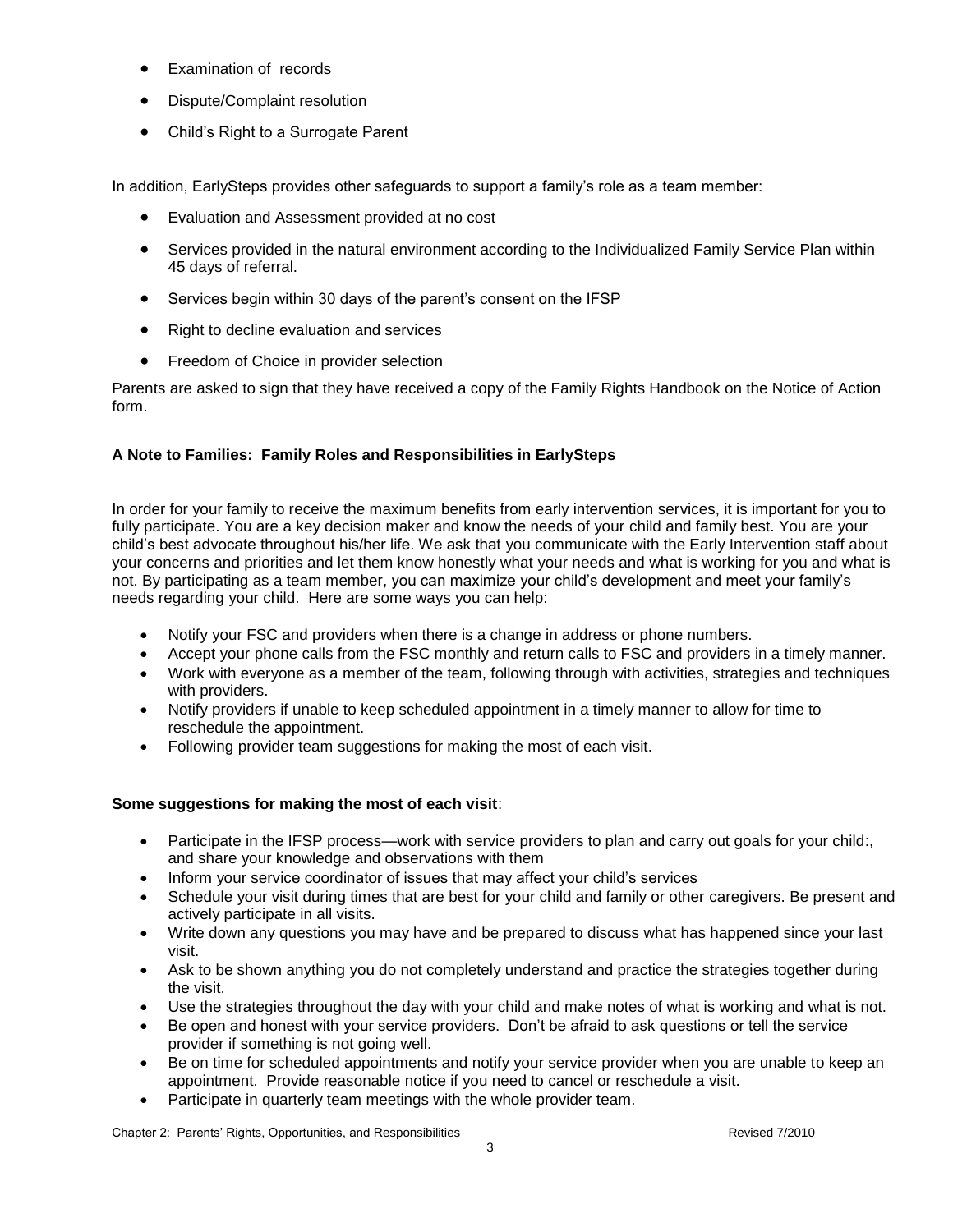# **Definitions of Procedural Safeguard Terms**

**Consent** means that ---

- The parent has been fully informed of all information relevant to the activity for which consent is sought. This information is provided in the parent's native language or by another appropriate mode of communication;
- The parent understands and agrees **in writing** to the carrying out of an activity for which consent is sought, and the consent describes that activity and lists records (if any) that will be released and to whom the records will be sent; and
- The parent understands that the granting of consent is voluntary on their part and may be revoked at any time.
- The parent understands that they may accept or decline an early intervention service without jeopardizing other early intervention services.

**Native language** means the language or mode of communication normally used by the parent of an eligible child. Every attempt must be made to obtain interpreter services if the family's native language is not English or if the family uses another mode of communication (e.g., Braille, American Sign Language) unless it is clearly not feasible to do so. If the native language (or other mode of communication of the parent) is not a written language, the public agency or designated service provider shall take steps to ensure that:

- The notice is translated orally or by other means to the parent in the parent's native language or other mode of communication;
- The parent acknowledges understanding of the notice; and
- There is written evidence that these requirements have been met.

If the parent is hearing impaired, blind, or does not have a written language, the mode of communication must be the same mode of communication that the parent typically uses (such as sign language, Braille, or oral communication).

**Personally identifiable information** includes the following:

- The name of the child, the child's parent(s), or other family member;
- The address of the child or child's parents;
- A personal identifier, such as the child's or parent's social security number; or
- A list of personal characteristics or other information that would make it possible to identify the child with reasonable certainty.

**Parent** means a parent, guardian, foster parent, or "person acting as a parent". The term does not include the state if the child is a ward of the state; and **person acting as a parent** refers to relatives of the child or private individuals allowed to act as a parent of a child with "explicit" or "implicit" consent from the child's natural parents or guardians.

**Surrogate Parent** means a person who is assigned to represent the role of a parent on behalf of a child when no parent is identified or cannot be located.

# **Prior, Written Notice of Action**

Federal regulations require that procedural safeguards be given to the family each time prior written notice is given. EarlySteps provides this information to families in its *Family Rights Handbook*.

Prior written notice of action must be given to the parents of a child within a reasonable timeframe before the public agency or service provider **proposes, or refuses to initiate or change** any of the following for the child or the child's family:

- Identification and Evaluation
- Placement (Location of service*)*
- Provision of appropriate early intervention services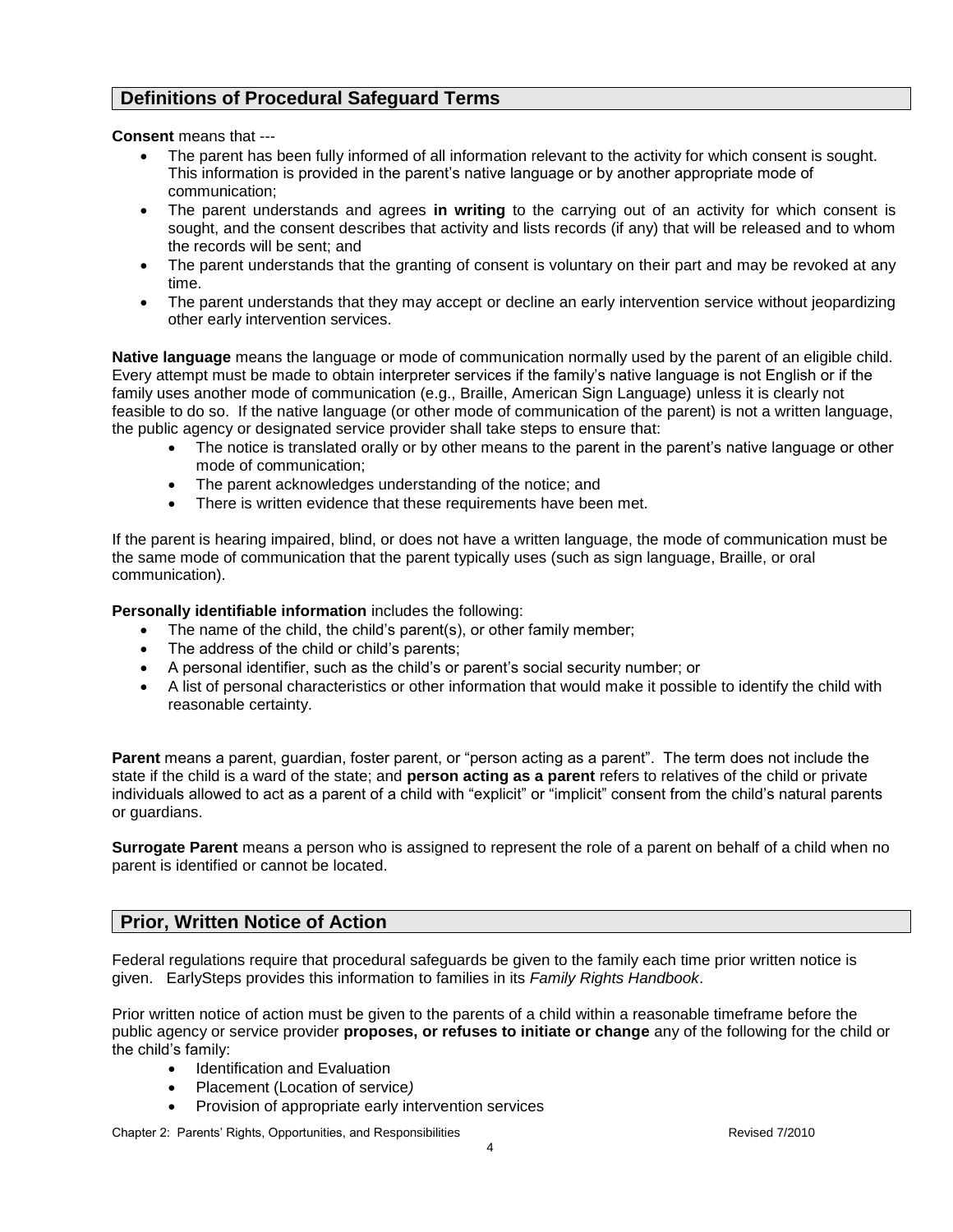The notice must be in sufficient detail to inform the parents about:

- The action being proposed or refused;
- The reasons for taking the action;
- All procedural safeguards that are available; and
- How to file a complaint with the state and the timelines for those procedures

**Reasonable timeframe** has been defined by the State of Louisiana to be three (3) calendar days. This means that the Notice of Action must be provided to parents at least three (3) calendar days before:

- Eligibility determination
- IFSP development
- Changing or revising early intervention services
- Changing the location of early intervention services
- **•** Terminating EarlySteps services

EarlySteps uses a form called a **Notice of Action** to meet the prior, written notice requirement.

The notice of action is written in a way that makes it understandable to the general public and be provided in the parent's native language as defined above. In EarlySteps, there are many occasions where families and providers meet to discuss the child's progress. When decisions are to be made, **Notice of Action must** be implemented so that the family understands the impact and implications of the discussion. Rushing through the process does not give families or providers the time to think about the impact of the decision. **Notice of Action** reminds the family that if they disagree with the outcome of the team discussion, they have options to appeal the decision. This is a hallmark of family-centered services.

EarlySteps encourages EarlySteps Intake Coordinators, Support Coordinators, and providers to respect families' needs for this reasonable time frame.

## **Consent**

Written parent consent **must** be obtained before:

- Conducting the initial evaluation and assessment of a child; and
- Initiating or changing the provision of early intervention services.

If the parent does not give consent (or withdraws consent after first providing it) the support coordinator shall make reasonable efforts to ensure that the parent:

- Is fully aware of the nature of the evaluation and assessment or the services that would be available; and
- Understands that the child will not be able to receive the evaluation and assessment or services unless consent is given.

Parents may refuse consent for any particular service without jeopardizing any other services. Written consent may be cancelled in writing at any time. The consent form must also list effective dates and specific records that will be released and to whom. Parents sign consent for services in Section 6 of the IFSP and on the Notice of Action form.

If a parent refuses to consent to the eligibility determination or early intervention services if the child is eligible, **AND** the Intake Coordinator, Family Support Coordinator or Service Provider believes this action to be abuse or neglect of that child, a call to the Abuse and Neglect hotline at the Office of Community Services is required. The phone number to call is 1-800-422-4453.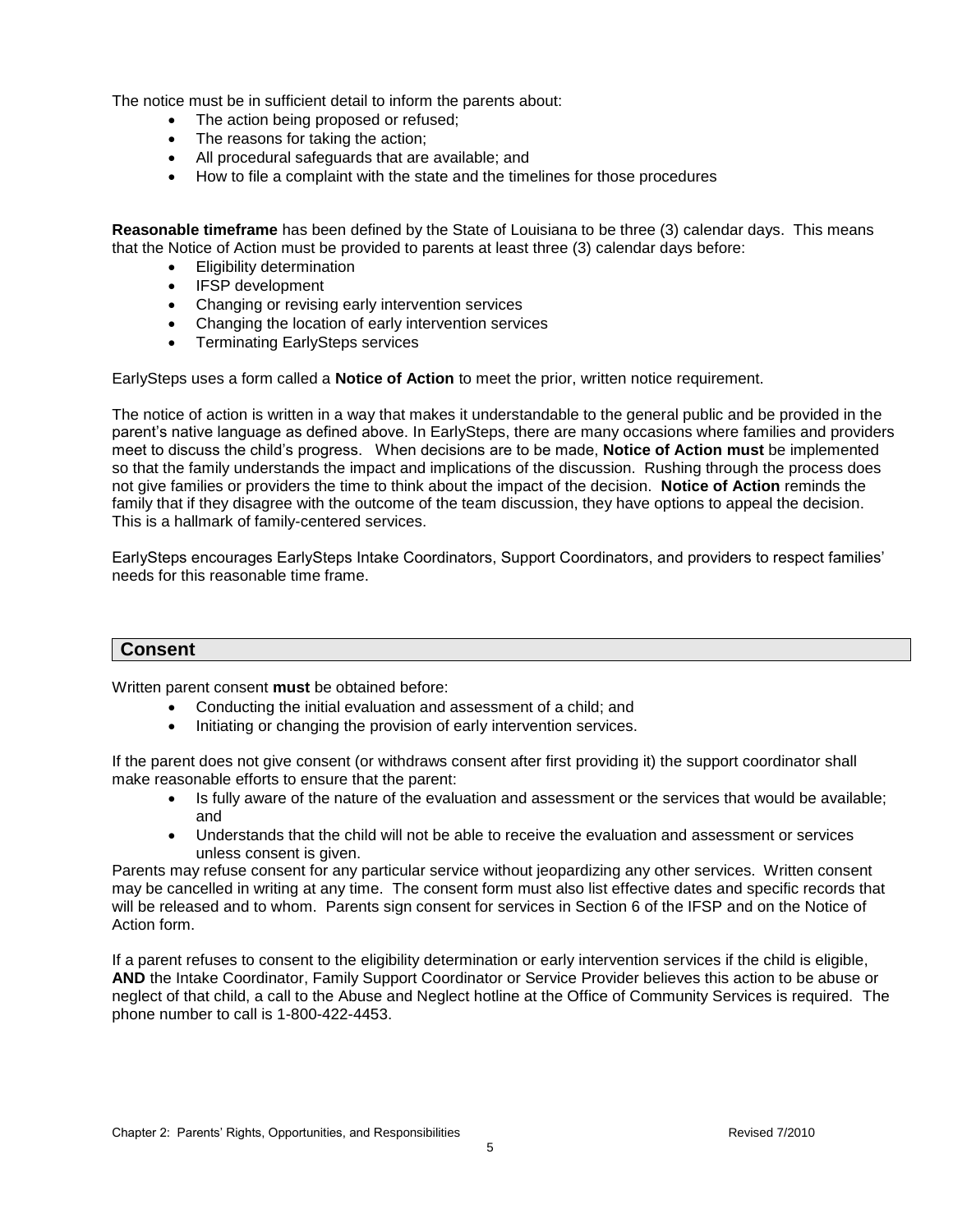# **Confidentiality**

A parent's written consent must be obtained before personally-identifiable information is disclosed to anyone other than officials of participating agencies collecting or using the information in early intervention records. Directory information (child's name, parent's name, address and phone number) may be released to participating agencies without parental consent as authorized by the Family Educational Rights and Privacy Act (FERPA), Section 99.31. This release of directory information includes the release to the Community Outreach Specialists, individuals who work under contract with the lead agency to provide supports and services to parents whose children are enrolled in EarlySteps, and notification to the local education agency prior to a child reaching his/her 3<sup>rd</sup> birthday. EarlySteps uses the **Consent to Release and Share Information** for the purpose of obtaining a family's consent to release personally-identifiable information.

EarlySteps is required to tell parents about the policies and procedures that ensure personally identifiable information is kept confidential. Information describing the children for whom personally identifiable information is maintained, types of information sought, the methods used in gathering the information (including the sources from whom information is gathered), and the uses of the information is provided to you. Participating agencies must have policies and procedures regarding:

- The collection, storage, and disclosure to third parties, and destruction of personally identifiable information.
- The designation of one person in the agency responsible for ensuring confidentiality
- The training of staff regarding the requirements from IDEA and FERPA
- The list of names and positions of the agency's employees who have access to the information
- The destruction of the information when it is no longer needed and that it must be destroyed at your request.
- The possible maintenance of permanent records: name, address, phone number, etc.

If the child is a ward of the state, residing with foster parents, or has a surrogate parent, the **Consent to Release and Share Information** form must be signed by the foster parent, surrogate parent, or OCS caseworker, according to policy of the Office of Community Services prior to any release of information from the child's file.

# **Opportunity to Examine Records**

In accordance with the confidentiality procedures in the IDEA-Part B regulations (34 CFR §300.560-300.576), the parents of eligible children must be given the opportunity, without unnecessary delay, to inspect and review records relating to evaluations and assessments, eligibility determinations, IFSP development and implementation, individual complaints dealing with the child, and any other records about the child and the child's family.

Parents also have the right to request an explanation of the records or to request to amend the records if they believe the information is inaccurate or misleading. Parents may also request a copy of their child's entire record. This request is to be made to the local SPOE in the region the child is receiving EarlySteps services. Parents may be charged a reasonable fee to cover the cost of photocopying.

The agency must keep a written record of the individuals that have access to the child's early intervention record. This record identifies who has reviewed the record and includes the name of the individual, the date the record was reviewed, and the purpose for the review. This record of access is maintained in the child's early intervention record.

If the early intervention record includes information on more than one child, the parents of the other children have the right to inspect and review only that information relating to their child or to be told of that specific information.

Public agencies must provide parents a list of the types and locations of the early intervention record collected, maintained, or used by the agency if the parent requests such information.

Parents may ask that records be amended. The System Point of Entry (SPOE) must decide whether to amend the information as the parent requested within a reasonable period of time of the receipt of the request; and, if the SPOE refuses, the SPOE must inform the parent of the refusal and advise the parent of the right to a hearing.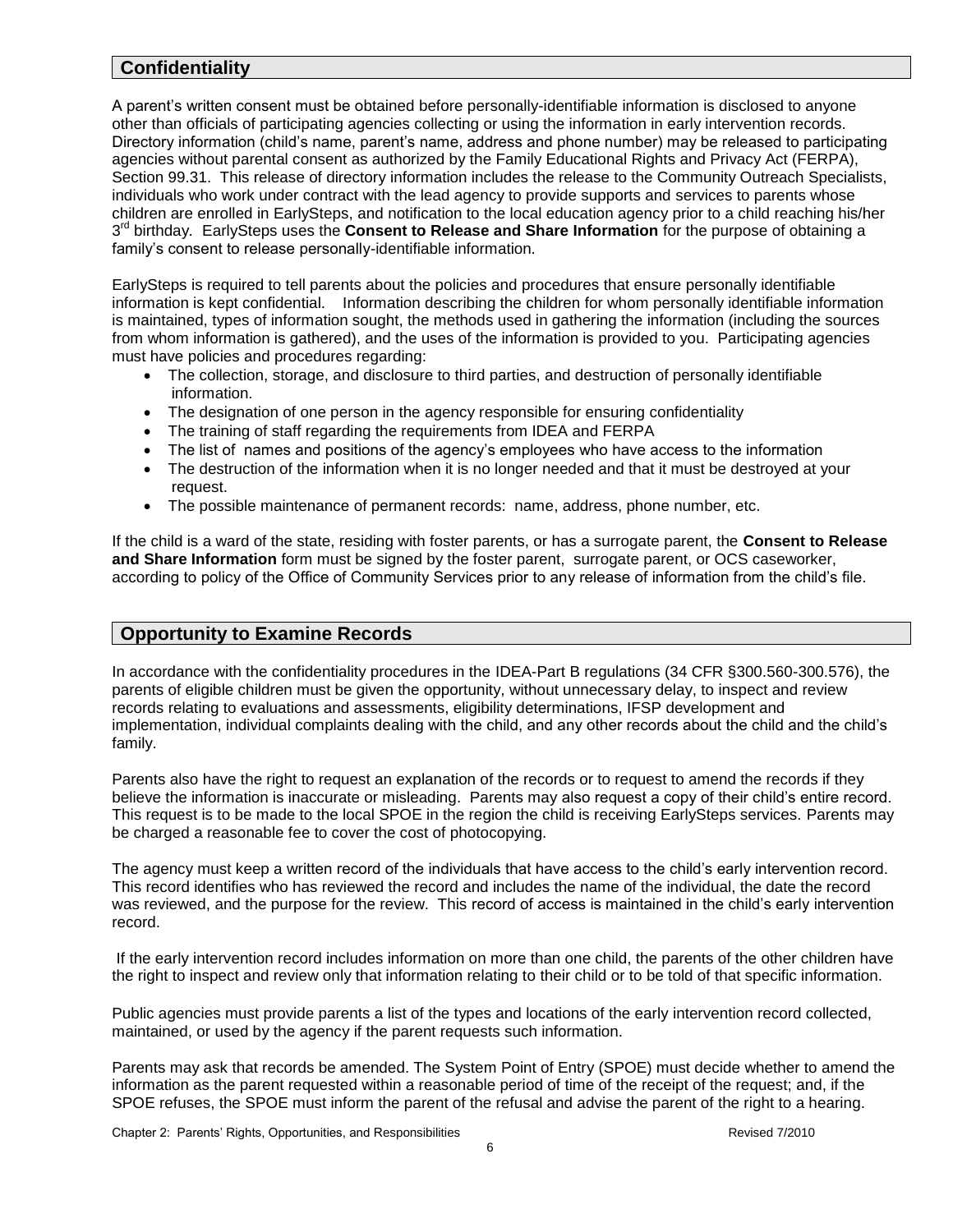If, as a result of such a hearing, the information is found to be inaccurate, misleading, or otherwise in violation of the privacy or other rights of the child, the SPOE will change the information and so inform the parent in writing. However, if, as a result of the hearing, the information is not found to be inaccurate, misleading, or otherwise in violation of the privacy or other rights of the child, the public agency will inform the parent of the right to place a statement commenting on the information or setting forth any reasons for disagreeing with the decision of the agency in the child's record.

If the SPOE places a statement in the early intervention records of the child, the SPOE shall:

- (1) Maintain the statement with the contested part of the record for as long as the record is maintained; and
- (2) Disclose the statement whenever it discloses the portion of the record to which the statement relates.

# **Resolution of Disputes: Complaints, Mediation, and Due Process Hearings**

The Department of Health and Hospitals/OCDD maintains procedures for receiving, investigating, and resolving complaints relating to violations of Part C requirements. This process is administered through EarlySteps under the DHH, Office for Citizens with Developmental Disabilities (OCDD). DHH ensures that the parents of eligible children receive their rights and procedural safeguards upon referral to the system, including the rights regarding dispute resolution. EarlySteps uses the following procedures to resolve disputes:

# **Complaints**

### **Initiating Formal Complaints**

Parents, service providers, advocates, support coordinators, members of the SICC, or employees of public agencies may file an individual complaint. A complaint **must** be in writing (a parent may call in a complaint and it will be set down in writing) and **must** contain the following information:

- A statement that the State has violated a requirement of Part C of IDEA or the regulations relating to the identification, evaluation, or educational placement of the child;
- The facts describing the alleged complaint; and
- The name, address, and phone number of the complainant and any applicable identifying information regarding the involved child, including available contact information in the case of a homeless child.
- The complaint must be made to the appropriate OCDD regional office/human services district/authority.

The alleged violation must have occurred not more than one year before the date that the complaint is received by EarlySteps unless a longer period is reasonable because:

- The alleged violation continues for that child or other children; or
- The complainant is requesting reimbursement or corrective action for a violation that occurred not more than three years before the date on which the complaint is received by EarlySteps.

IDEA regulations require that a written decision regarding a complaint must be made within sixty (60) calendar days of the receipt of the complaint. EarlySteps follows OCDD's complaint process which requires resolution of the complaint in 15 days. A decision letter will be mailed to the complainant. The decision letter will include the findings and conclusions and the rationale for the decision.

#### **TIMELINES**

In resolving a complaint in which it finds a failure to provide appropriate services, DHH (**must** address how the denial of those services will be remedied-- including, as appropriate, the awarding of monetary reimbursement or other corrective action appropriate to the needs of the child and the child's family and appropriate future provision of services for all infants and toddlers with disabilities and their families.

If a written complaint is received that is also the subject of a due process hearing (see explanation of due process hearing in section which follows) or contains multiple issues, of which one or more of the issues are part of that hearing, DHH must set aside any part of the complaint that is being addressed in the due process hearing until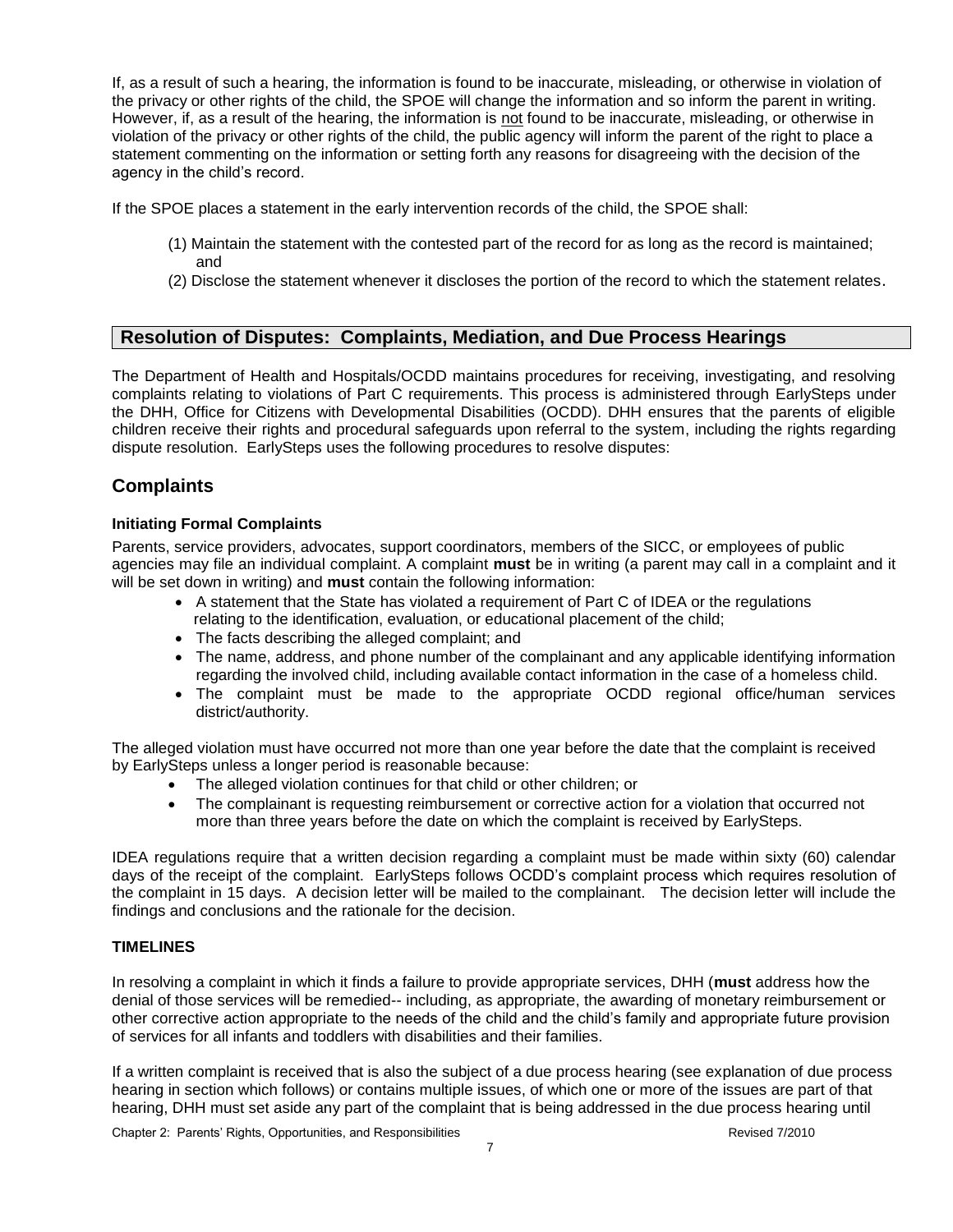the conclusion of the hearing. However, any issue in the complaint that is not a part of the due process action must be resolved within the 60-calendar-day timeline using the complaint procedures described above.

The findings related to the complaint shall constitute the final decision of DHH. This is communicated to the complainant. The Department of Health and Hospitals does not discriminate on the basis of race, color, creed, religious affiliation, national origin, age, sex, or disability in its programs, services, or employment practices. If an issue is raised in a complaint that has previously been decided in a due process hearing involving the same parties:

- The hearing decision is binding; and
- DHH must inform the complainant to that effect.

A complaint alleging a public agency's or private service provider's failure to implement a due process decision must be resolved by the lead agency.

Anyone may make a complaint by calling the OCDD Regional Office or Human Service District/Authority for their area. The phone numbers are available on the OCDD website at

[http://www.dhh.state.la.us/offices/page.asp?=77&detail=3259,](http://www.dhh.state.la.us/offices/page.asp?=77&detail=3259) calling your regional coordinator whose name can be found on the EarlySteps website or by calling the OCDD 800 number at 1-800-783-5553.

| <b>Complaint Types</b>                |                                                          |                                                                                                                          |                                       |                                |  |
|---------------------------------------|----------------------------------------------------------|--------------------------------------------------------------------------------------------------------------------------|---------------------------------------|--------------------------------|--|
|                                       | Type of<br>Complaint                                     | <b>Information Needed</b>                                                                                                | <b>Information Source</b>             | <b>Responsible Party</b>       |  |
| Violations of Part C - Related Issues |                                                          |                                                                                                                          |                                       |                                |  |
| 1.                                    | Explanation of<br>Benefits (EOB)                         | <b>Progress Notes</b><br><b>Related Data</b>                                                                             | Provider                              | <b>Central Office</b><br>QAS   |  |
| 2.                                    | <b>Other Service</b><br>Related<br>Complaints            | <b>Progress Notes</b><br><b>Eligibility Documentation</b><br><b>IFSP</b><br><b>IFSP Revisions</b><br><b>Related Data</b> | Provider<br><b>SPOE</b><br><b>FSC</b> | Regional/Central Office<br>QAS |  |
| Professionalism/Personnel Issues      |                                                          |                                                                                                                          |                                       |                                |  |
| 1.                                    | Staff/Provider<br>Complaints                             | * Collect any information provided and forward to Regional Office                                                        |                                       |                                |  |
| 2.                                    | Complaints<br>regarding<br>disputes between<br>providers | <b>Standard Complaint Letter</b>                                                                                         | Regional /Central<br>Office           | <b>Regional/Central Office</b> |  |

**Federal Performance Indicator 10: Percent of signed written complaints with reports issued that were resolved within the 60-day timeline. Target: 100%**

## **Mediation and Due Process**

Mediation and Due Process are two methods for parents to use when resolving issues about the early intervention services for their children. These methods for resolving conflict are formal processes protected by the Individuals with Disabilities Education Improvement Act (IDEA).

**What is Mediation?** Mediation is an attempt to bring a peaceful settlement or compromise between two or more parties through the objective intervention of a neutral party. Individuals trained as mediators facilitate this process. Mediation can be made available to resolve any dispute. In DHH mediation may also be called an Administrative Conference.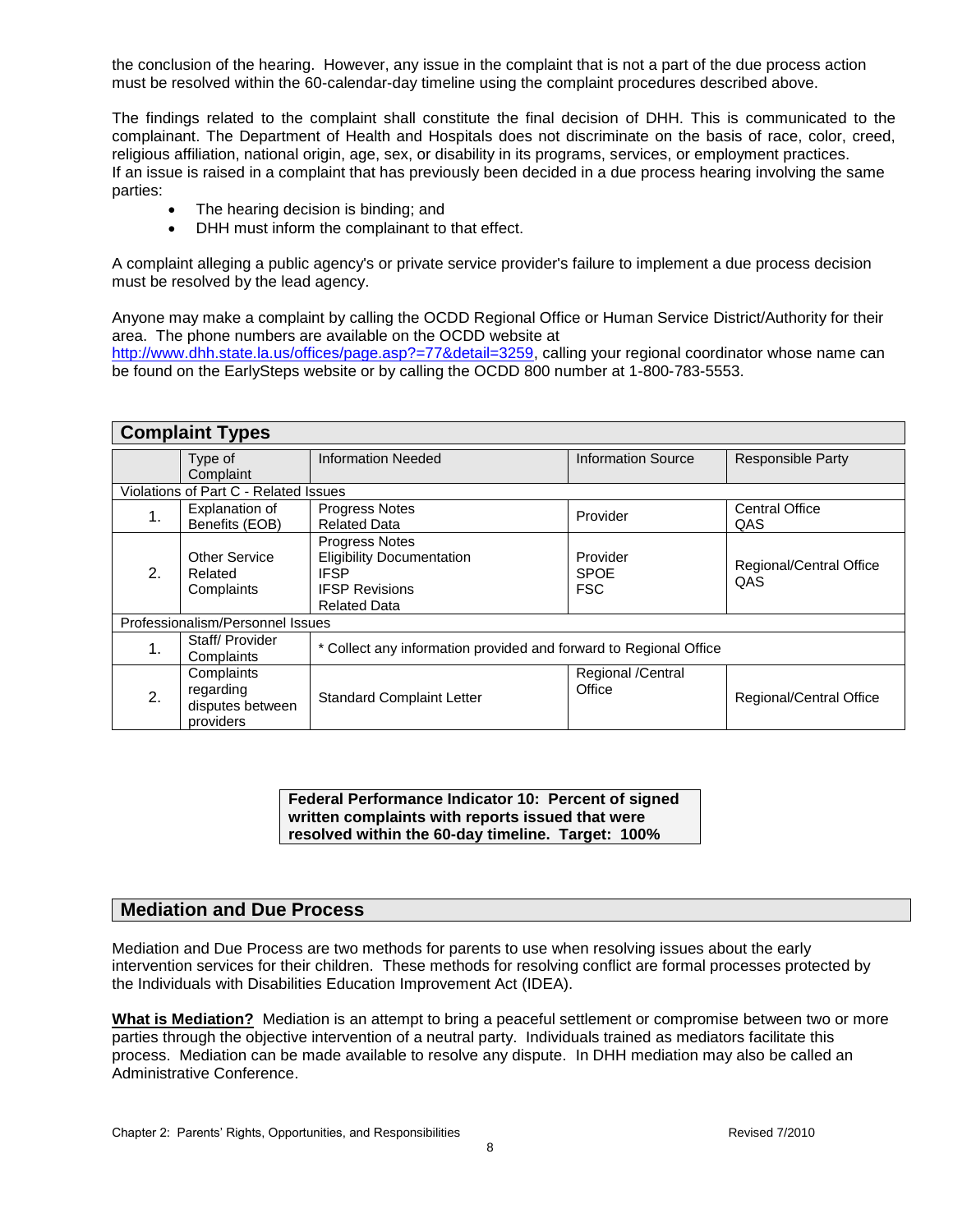**What is Due Process?** Due Process is an administrative hearing where an impartial individual presides. This hearing provides the family of an individual child with the opportunity to challenge decisions made by EarlySteps. After hearing evidence from both the family and the appropriate EarlySteps representative, the hearing officer renders a binding decision.

### **Requesting Mediation**

Upon receipt of a request for a due process hearing, the parents are also offered the opportunity to mediate their dispute in a non-adversarial, impartial manner. Mediation is voluntary and parties must agree to mediation. Mediation will be provided at no cost to the family. Mediation does not deny or delay a parent's right to a due process hearing or to deny or delay any other rights afforded under Part C.

The parties must mutually agree to the selection of a mediator from the trained mediator list maintained by the DHH.

- Mediation must be scheduled within five (5) days of the selection of the mediator.
- Mediation must be conducted at a time and place mutually agreed upon by the parties.
- Mediation must be completed within thirty (30) days of the agreement to mediate.
- Any agreement reached during mediation must be in writing and signed by and delivered to each party.
- A lay advocate or legal counsel may accompany parents.
- Discussion held during a mediation session is confidential and cannot be used as evidence in a due process hearing or civil action held at a later date.

Parties have the right to seek mediation of their dispute outside the state mediation process and due process system. However, DHH pays for mediation only if the parties agree to it in connection with a due process request. Should the parties decide to mediate their disputes in the absence of a due process request, none of the state requirements for mediation apply. Parties to disputes involving any matter, including matters arising prior to the filing of a complaint may resolve such disputes through a mediation process.

#### **Mediator Qualifications**:

- Mediators must be impartial and free of any conflict of interest.
- Mediators shall not be employees of a public or private agency that is involved in the early intervention services for the child and/or family.
- Mediators must have knowledge of laws and regulations relating to the provision of appropriate early intervention service to infants and toddlers with disabilities.
- Mediators must have a minimum of sixteen (16) hours of training as a mediator.

DHH maintains a registry of individuals who are qualified mediators and knowledgeable in laws and regulations relating to the provision of special education, early intervention, and related services. In DHH, this process is called an Agency Conference.

An Agency Conference may be requested by calling the EarlySteps Program Manager at 225-342-0095 or 1-800- 783-5553.

## **Due Process/Appeal**

Due Process is an administrative hearing where an impartial individual presides to hear a complaint and decide how to resolve it. It may also be referred to as an Appeal or a Fair Hearing. This hearing provides the family of an individual child with the opportunity to challenge decisions made by EarlySteps. After hearing evidence from both the family and the appropriate EarlySteps representative, the hearing officer renders a binding decision.

The parties present evidence to an impartial hearing officer, who makes a decision based on the hearing officer's understanding of the facts and the law at issue. The hearing officer shall not be an employee of any state agency or service provider responsible for providing early intervention services to a child. There shall not be any personal or professional conflict of interest that would affect the hearing officer's objectivity in making a decision. DHH calls these hearing officers, administrative law judges. The only issue to be addressed at the hearing is the issue raised in the written request, unless agreed upon with the other party. The hearing must be requested within 2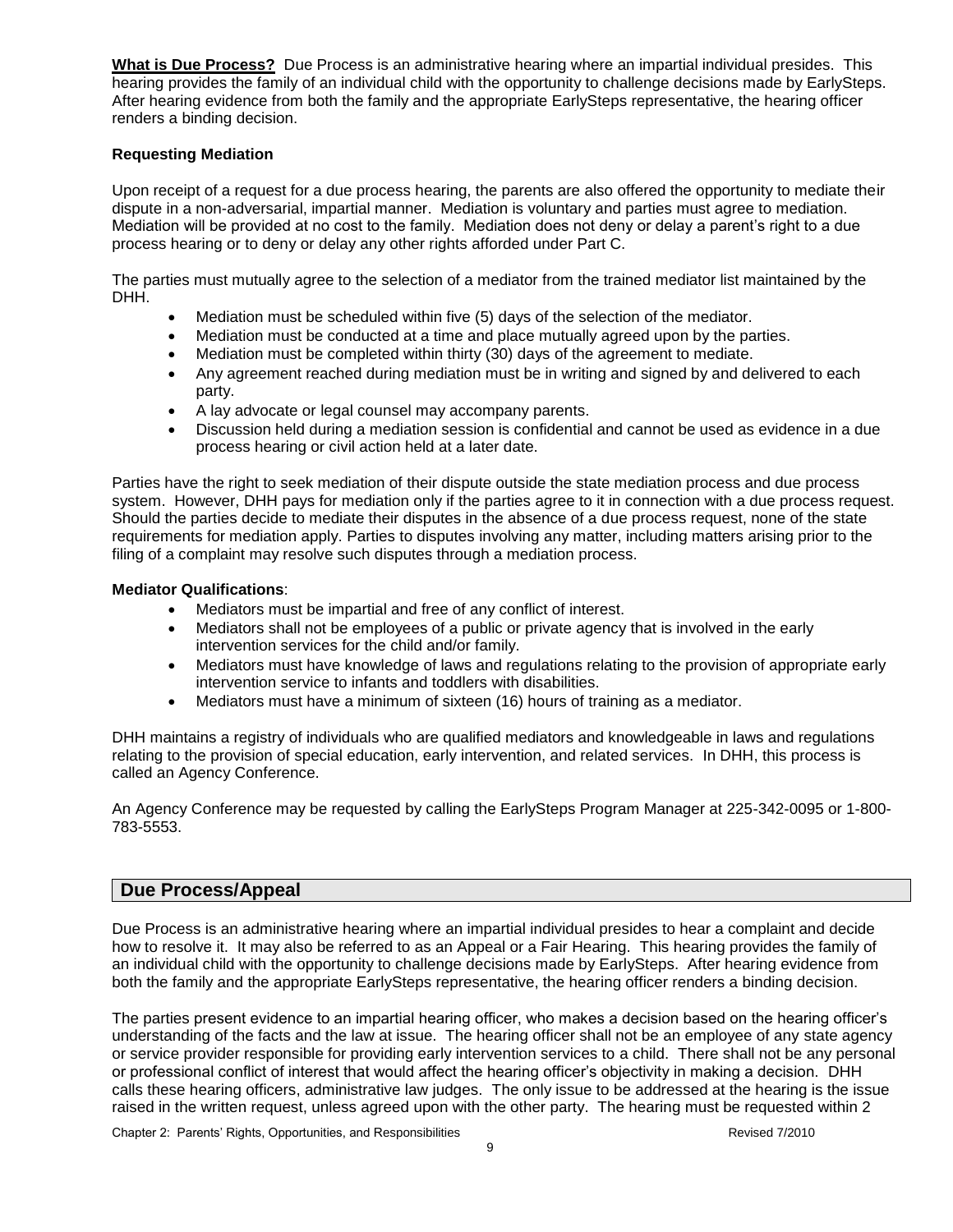years of the date the parent or agency knew about the alleged action unless a specific misrepresentation regarding the resolution of the complaint caused the delay.

Parents or legal guardians may initiate a due process hearing. A request must be sent in writing only and mailed to:

**EarlySteps** Due Process Request Louisiana Department of Health and Hospitals Office for Citizens with Developmental Disabilities 628 North Fourth Street P. O. Box 3117 Baton Rouge, Louisiana 70821-3117 Attn: Program Manager

Or you may mail the request directly to the DHH Appeals Bureau at PO Box 4183, Baton Rouge, LA 70821-4183.

The notice requesting the hearing should include a description of the problem and a proposed resolution if known. EarlySteps and OCDD have a form which can be used for this purpose. The EarlySteps Office Coordinator receives, date stamps, and enters the complaint into the due process tracking system. Within 48 hours, the EarlySteps Program Manager reviews the request for due process and will instruct the EarlySteps Office Coordinator to send notification of receipt to the party. Within thirty (30) days of receipt of this statement, a hearing will be held to review the concerns.

## **Effect on Due Process Hearing Timelines**

The procedure for assigning a hearing officer and scheduling a due process hearing will occur simultaneously with the mediation process. In the event that the due process hearing is scheduled for a date prior to the date of the completion of the mediation, one or both of the parties will need to request, and obtain, an extension of the due process hearing time-line from the hearing officer (if the desire is to proceed with the mediation.) This is what I found in the complaint process

## **Appointment of an Impartial Person**

A hearing officer named by DHH will conduct the hearing. This person must have knowledge of the provisions of Part C, the needs of, and services available for eligible children and their families. They must perform the following duties:

- Listen to the presentation of relevant viewpoints about the complaint, examine all information relevant to the issues and seek to reach a timely resolution of the complaint, and
- Provide a record of the proceedings, including a written decision.

# **Parents Rights in Administrative Proceedings**

DHH ensures that the parents of children eligible under this part are afforded the rights in this section in any administrative proceedings carried out under 34 CFR §303.420. Any parent involved in an administrative proceeding has the right to:

- Have the hearing held at a time and place that is reasonably convenient to you.
- Be accompanied and advised by counsel and by individuals with special knowledge or training with respect to early intervention services for eligible children;
- Present evidence and confront, cross-examine, and compel the attendance of witnesses;
- Prohibit the introduction of any evidence at the proceeding that has not been disclosed to the parent at least five days before the proceeding;
- Obtain a written or electronic verbatim transcription of the proceedings;
- Have the hearing officer listen to the presentation from the parties involved, examine the relevant information, and reach a timely decision.
- Obtain written findings of fact and decisions.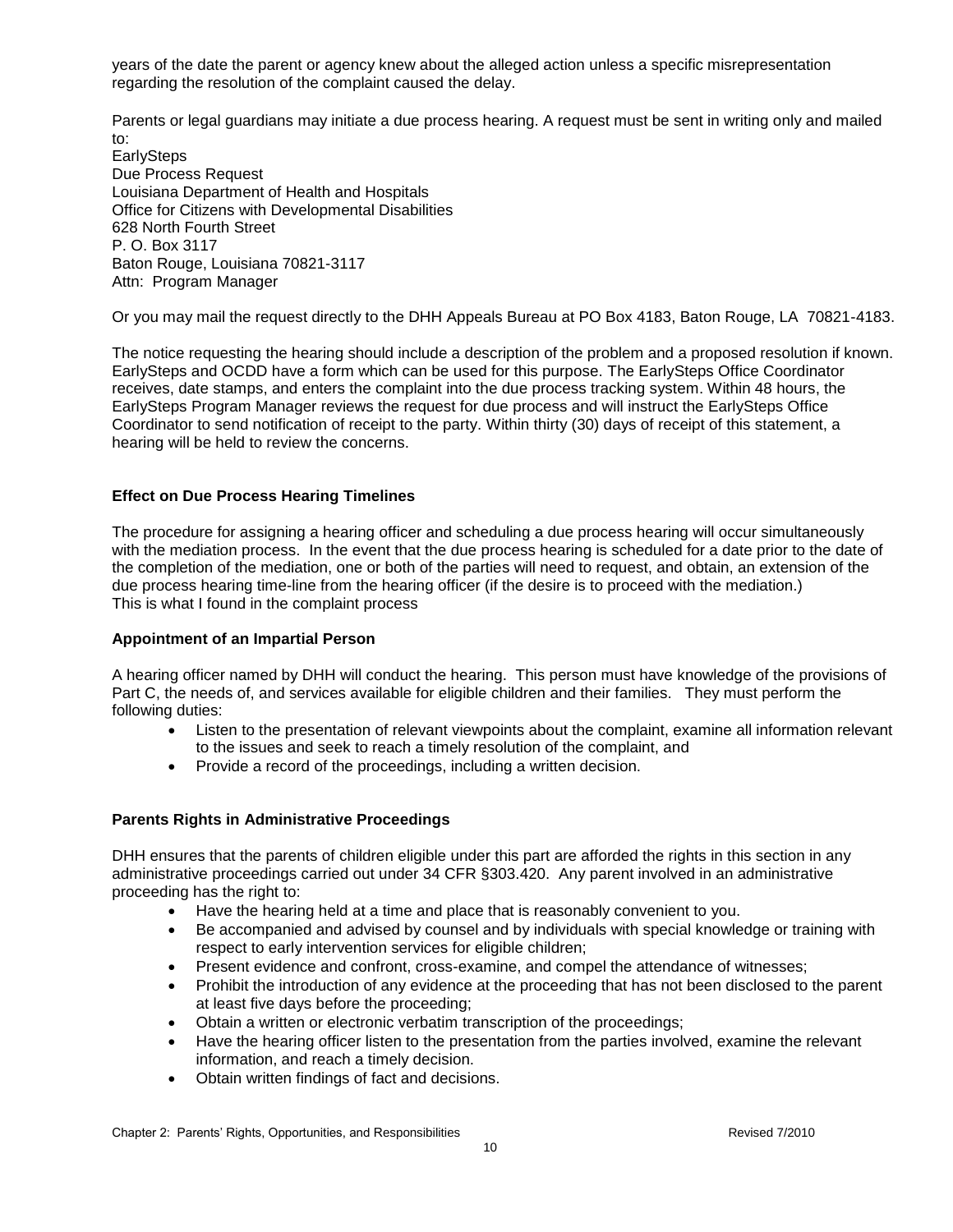Medicaid recipients may request a Fair Hearing to resolve issues regarding Medicaid payments or eligibility decisions. Medicaid Fair Hearings are limited in scope and may only address Medicaid eligibility services. Part C Due Process addresses decision points concerning eligibility for Part C, IFSP development, and IFSP implementation.

### **Due Process Resolution**

DHH, after deleting any personally identifying information, transmits the findings and final decision to the State Interagency Coordinating Council (SICC) and publishes the decision on the DHH website, thus making the findings available to the public.

### **Civil Action**

Any party aggrieved by the findings and decision regarding an administrative complaint has the right to bring a civil action in the state or federal court of jurisdiction.

### **Status of a Child during Proceedings**

While a proceeding is pending involving a complaint under this section (unless the public agency and parents of a child otherwise agree)**,** the child must continue to receive the appropriate early intervention services currently being provided. If the complaint involves an application for initial services under this part, the child **must** receive those services that are not in dispute. The final decision will be mailed to the parties within thirty (30) calendar days after receipt of the request for a due process hearing.

> **Federal Performance Indicator 11: Percentage of due process hearings that were fully adjudicated within applicable timelines. Target: 100%**

**Federal Performance Indicator 13: Percentage of mediations held that resulted in mediation agreements. Target: 100%**

# **Child's Right to a Surrogate Parent**

A Surrogate Parent is appointed by DHH for a child who is suspected of being or determined to be eligible for Part C when:

- The child has no identified parent, guardian, or person acting as a parent;
- The child has parents who, after reasonable efforts, cannot be located by a public agency; or
- The child is a ward of the state (living in a facility or group home).

An EarlySteps Surrogate Parent represents the parent perspective for children who do not have a parent or someone acting as a parent. Surrogate Parents may participate in all Part C activities related to the child whom they represent. They are the **developmental decision maker** for the IFSP.

For example, a grandparent, neighbor, friend, or private individual caring for the child with the explicit or implicit approval of the child's natural parent or guardian would qualify as "a person acting as a parent" of a child. **If such a person represents a child, a Surrogate Parent is not needed.**

If a child resides in a facility and **is not** a ward of the state, the child's parent(s)/guardian is the developmental decision maker for the IFSP and represents their child in all decisions relating to the child's early intervention just as if the child is residing at home. When a child resides in a parish that is different from his/her parent(s), residency for EarlySteps services is based on the parish where the child is residing, even when the child is residing in a facility. This means that the SPOE servicing the child's parish of residence will process the referral and proceed with intake, eligibility, and IFSP development.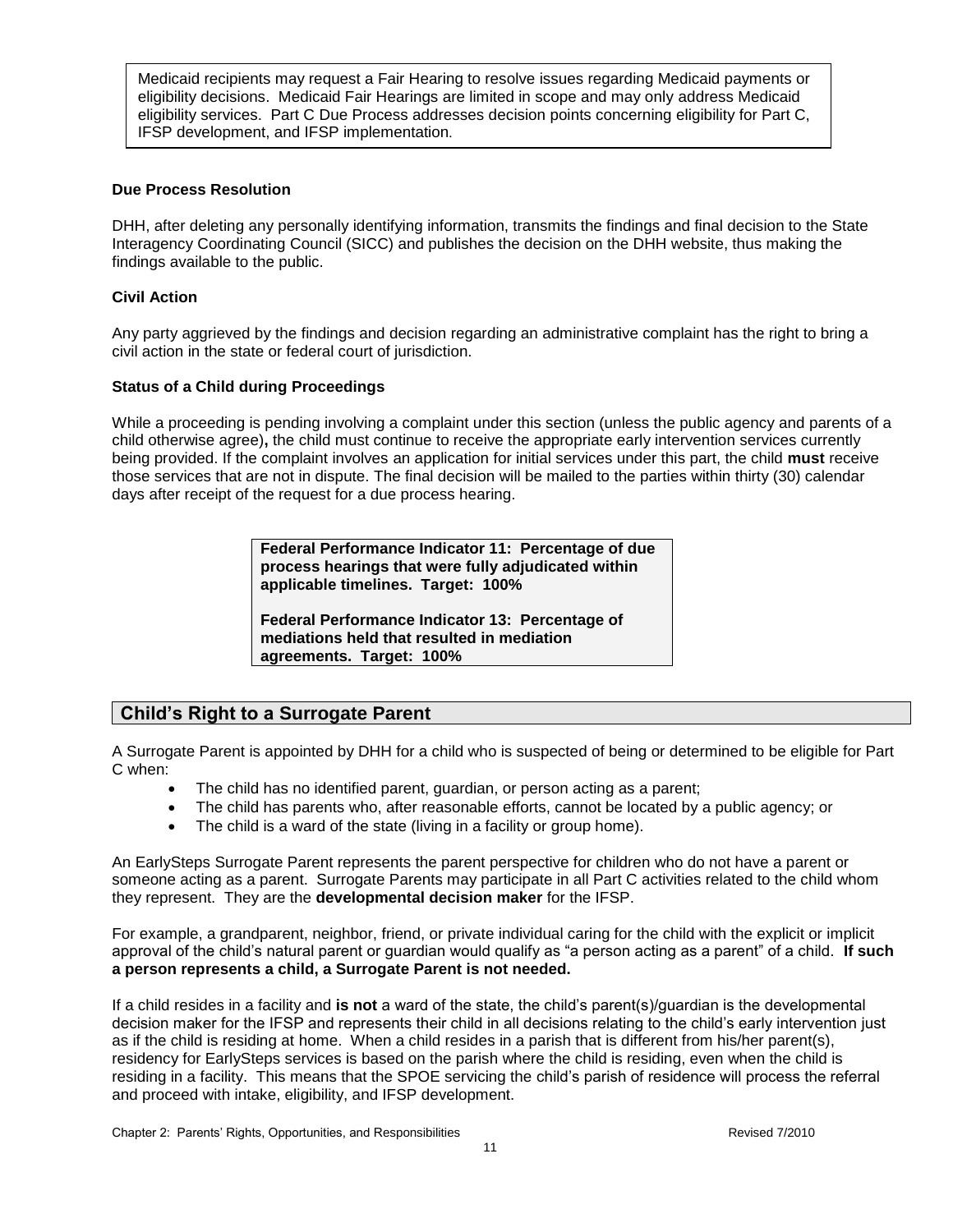Any person may advise a responsible public agency that an infant or toddler with a disability within its jurisdiction may be in need of a person to act as a Part C Surrogate Parent. This information is given to the SPOE for EarlySteps in their parish or region, or directly to the EarlySteps Central Office.

When the SPOE becomes aware of a child with a disability living within its jurisdiction that needs a Surrogate Parent, it shall, within ten (10) days, determine whether a Surrogate Parent should be appointed.

A request for the appointment of a surrogate shall be made within ten (10) days to the EarlySteps Central Office. The EarlySteps Central Office appoints a person to act as the Surrogate Parent within ten (10) days of receipt of the request. If a Surrogate Parent dies, resigns, or is removed, a replacement shall be appointed within fifteen (15) days**,** thereof.

In their role as the EarlySteps Surrogate Parent, he/she represents their assigned child in all decisions relating to the child's early intervention. Such decisions include matters regarding the identification, evaluation, placement (location of services) and provision of early intervention services.

### **Immunity from Liability**

The person appointed to act as an EarlySteps Surrogate Parent is immune from liability for any civil damage arising from any act or omission in representing the child in any decision related to the child's early intervention. This immunity does not apply to intentional conduct, wanton and willful conduct, or gross negligence.

### **Children under the Care and Custody of the State**

The EarlySteps Surrogate Parent and any state agency caseworker the child may have, such as OCS and OCDD must coordinate for the overall benefit of the child. It is imperative that communication occur between the Surrogate Parent and the caseworker regarding activities and events, and that both parties are kept fully informed of all relevant activities and commitments made on behalf of the eligible child.

The EarlySteps Surrogate Parent will represent a child in all matters related to evaluation and assessment, development and implementation of IFSP, including annual evaluations and periodic reviews, ongoing provisions of early intervention services, and all other rights established for the child. If a child is under the care or supervision of the state, the EarlySteps Surrogate Parent must not be confused with the assigned OCS caseworker responsibility under the laws of the state for the obligations of the department as a custodial parent.

An employee of the state, including OCS, OCDD, and any other caseworker for a child, cannot be assigned as a surrogate parent for a child, even if it is the child they currently serve as a caseworker. In addition, a person or employee of a person providing early intervention services to the child or to any family member of the child cannot be assigned as the surrogate parent for that child.

#### **A person who otherwise qualifies to be a surrogate parent is not an employee solely because he or she is paid by a public agency to serve as a surrogate parent.**

In Louisiana, the child's foster parent acts as a parent for the purposes of Part C. Foster parents may access family training through Part C in order to understand and fulfill their roles and responsibilities appropriately. **A Surrogate Parent is not needed when a child has a foster parent.**

#### **System Point of Entry (SPOE) Responsibilities for EarlySteps Surrogate Parents**

The SPOE, as the responsible public agency, shall designate a staff member who will be responsible for the EarlySteps Surrogate Parent program in their geographic area. This individual must complete and return to DHH a **Surrogate Parent Determination Form** for each child believed to be in need of an EarlySteps Surrogate Parent.

## **Other Procedural Safeguards: Accept or Decline Services**

Parents of eligible children have the right to determine whether they, their child, or other family members will accept or decline any early intervention service. They may also decline services after first accepting them without jeopardizing other early intervention services.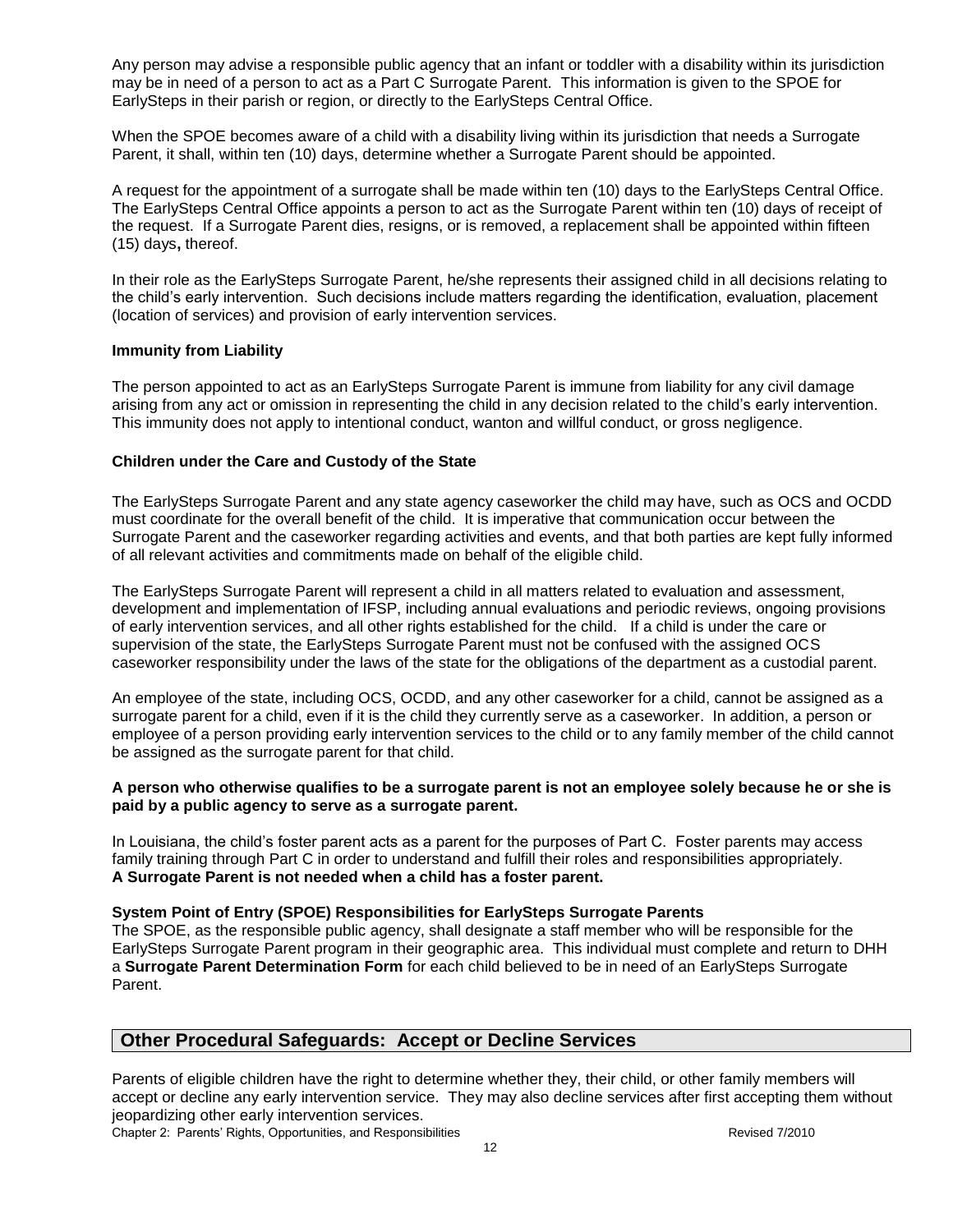Parents can change their minds. They do not have to accept all services recommended by the IFSP team. **Support Coordination is the exception**—the IFSP requires that the name of the support coordinator be listed. This means every child has a support coordinator. If a family refuses Support Coordination, they must understand that this means they are choosing to not participate in the public Part C system.

# **Refuse to Complete/Sign Documents**

It is the parents' right to refuse to complete/sign any document presented to them by EarlySteps. If a family refuses to complete/sign any document, the IC/FSC must inform the family of the consequences of the refusal, such as possible delays or not being able to proceed to next steps. The IC/FSC must document the family's refusal to sign in the FSC minutes in the section: Areas of Disagreement/Resolution

> **Federal Performance Indicator # 4 and targets: Percentage of Families reporting that early intervention services have helped the family:**

- **A. Know their rights (75%)**
- **B. Effectively communicate their child's needs**
- **(73%); and**
- **C. Help their children develop and learn (87%).**

# **Freedom of Choice**

Louisiana assures that families have freedom of choice in the selection of an available service coordination agency, a qualified service coordinator, and/or other service providers and the right to change providers or service coordinators.

EarlySteps will offer families a provider choice list using the service matrix for service coordination and other service providers. Families are asked to sign a Provider Selection Form which verifies that they have been offered a choice and who their selected provider is.

# **Evaluation and Assessment**

EarlySteps ensures that all eligible children will receive early intervention services without regard to race, culture, religion, disability, or ability to pay. Eligibility is decided by an evaluation of the child (within 45 days of referral). Information from at least two or more qualified professionals gathered about your child's medical history, development, and current abilities is examined. This is the multidisciplinary evaluation to determine eligibility. If there is a need for more information, you will be informed about this. This additional information gathering does not change the 45-day timeline that EarlySteps must meet to have a plan in place for your child if eligible. If you do not consent in writing to this evaluation to determine eligibility, your child and family will not receive the evaluation, assessment and early intervention services provided by EarlySteps. If the child is eligible for services, the child and family also have the right to ongoing assessments of the child's strengths, skill levels, progress, and needs. The evaluation is available to you at no cost.

# I **Individualized Family Service Plan**

Within 45 days of the referral, each eligible child and family must have a written Individualized Family Service Plan (IFSP) for providing early intervention services that includes the family's concerns, priorities, and resources for their child. Information from you about your child is critical to EarlySteps for making good decisions in developing outcomes in the IFSP. The IFSP is written for a year and is reviewed at least every six months. It includes the major outcomes for the child and family, how progress will be measured, what and where services will be provided, when they will begin and for how long, methods of payment, if any, and transition at various times throughout the process and upon the child's third birthday. Families have the right to be invited to and participate as a team member in all meetings in which a decision if expected to be made regarding their child.